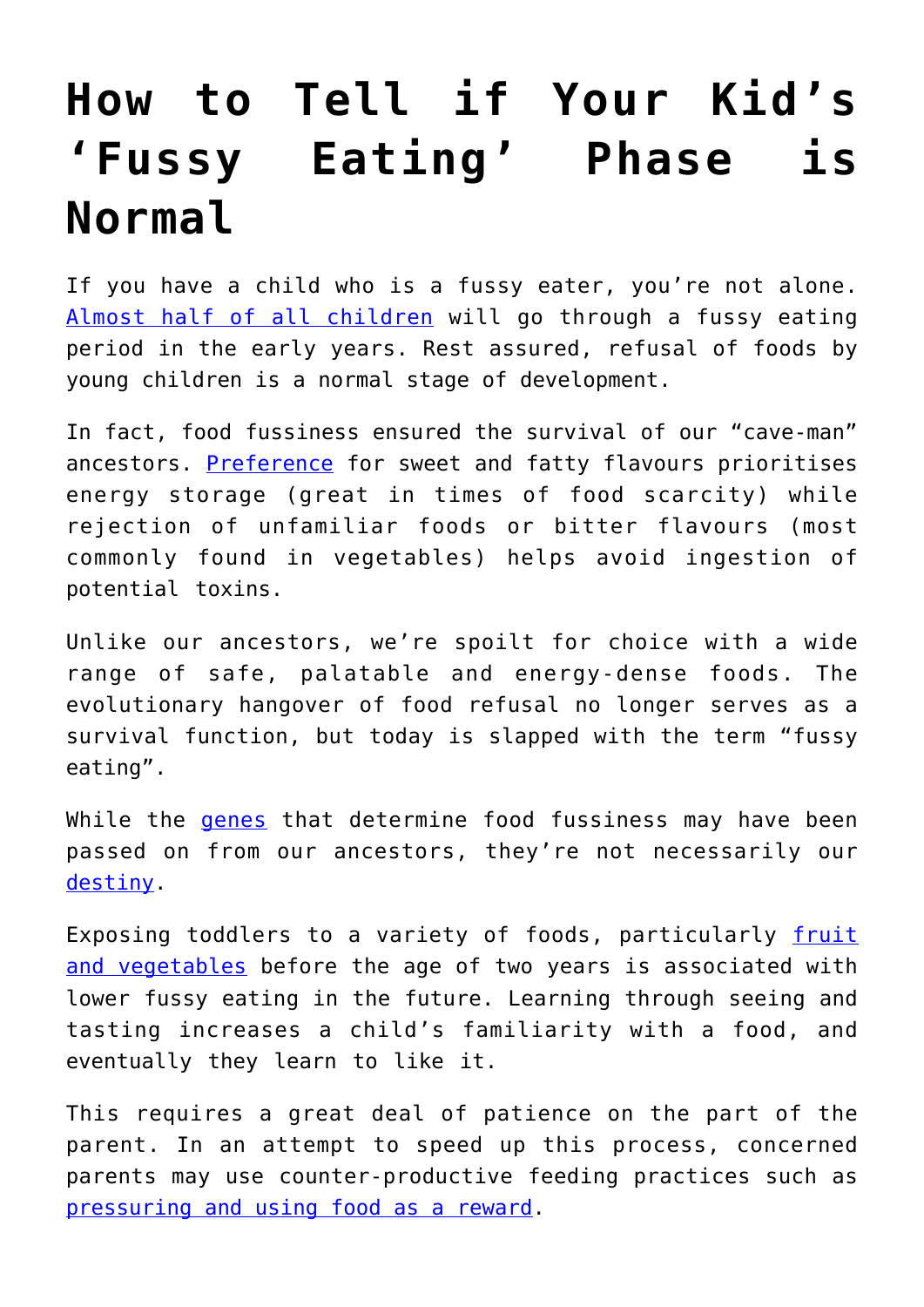Given the high level of concern about fussy eating, and the [benefits of consuming a varied diet](https://www.eatforhealth.gov.au/sites/default/files/content/n55_australian_dietary_guidelines.pdf), parents need to know how to manage food refusal.

## **Quality over quantity**

Parental responses to food refusal early on is key. [Evidence](http://pediatrics.aappublications.org/content/136/1/e40) suggests when mothers were encouraged to provide nourishing foods, while letting their child decide how much or whether they eat at all ("[parent provides, child decides"](https://www.ellynsatterinstitute.org/how-to-feed/the-division-of-responsibility-in-feeding)) they responded more appropriately to food refusal. Appropriate responses include:

- continuing to re-offer rejected food
- avoiding pressuring
- avoiding using food as a reward
- avoiding offering an alternative food.

Three years later, [their children ate a greater variety of](http://onlinelibrary.wiley.com/doi/10.1002/oby.21498/abstract) [fruit and vegetables](http://onlinelibrary.wiley.com/doi/10.1002/oby.21498/abstract). This study suggests parents prioritise serving a variety of high quality foods rather than ensuring adequate quantity.

## **Better guidelines for parents**

The [Australian Dietary Guidelines](https://www.eatforhealth.gov.au/sites/default/files/content/n55_australian_dietary_guidelines.pdf) recommend children eat "enough food" from the five food groups to support growth and prescribe serve sizes for how much is enough.

These serve sizes are the same as that used for adults. For example, a child aged two to three years-old is recommended to eat 2.5 servings of vegetables per day, with one serve being 75g. But these serve sizes are not based on how much children actually eat.

Toddlers eat smaller portions than adults, but they eat [more](http://onlinelibrary.wiley.com/doi/10.1111/1753-6405.12622/full) [often during the day.](http://onlinelibrary.wiley.com/doi/10.1111/1753-6405.12622/full) The concern is that prescriptive serve sizes may promote unrealistic expectations for parents about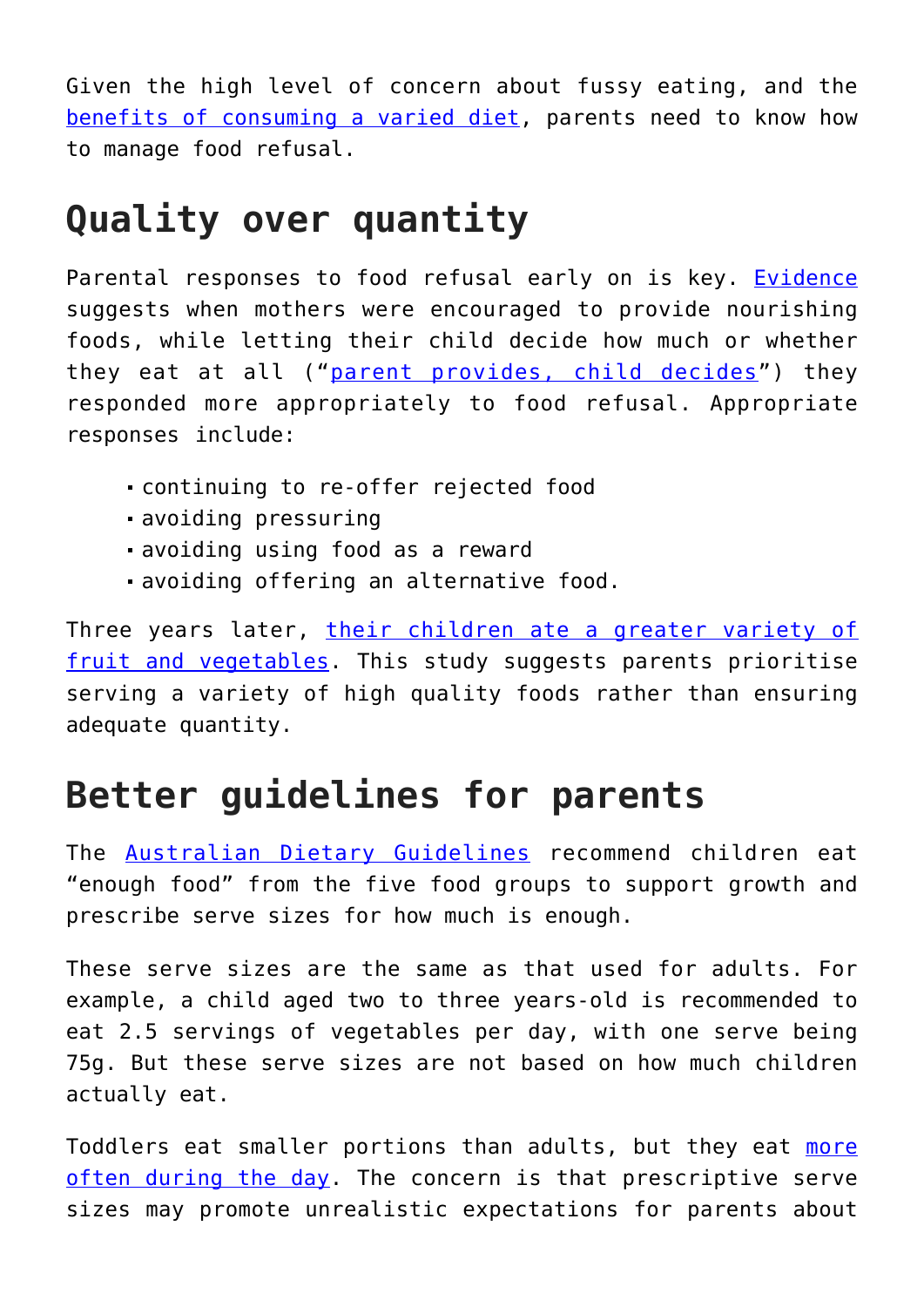how much a child can eat in one sitting.

Many parents describe their child as not having much of an appetite one day but insatiable the next. This is normal. In fact, serving sizes in the national guidelines were originally modelled on what a toddler's dietary intake should be over a whole week.

The recommendations were reduced to a single day, perhaps in an attempt to make the message easier to understand. Taking into consideration your child's consumption over the week, rather than a single day, may be more telling of whether your toddler is "eating enough".

Children's growth slows after the first year of life and therefore they require less energy (or kilojoules) for growth. Children have excellent energy regulation so their appetite and the amount they eat will reflect this. This is a core reason we should avoid the "fear of hunger" if children reject food or don't finish their meal, and why we monitor growth over time.While the guidelines play an important role in policy development and population health, guidelines focusing on how much a child should eat may not necessarily be helping our parents. But they could.

Guidelines could emphasise the benefits of repeated exposure and experimentation at meals to help toddlers develop healthy food preferences. And the focus should move from quantity to quality.

## **When to seek professional advice**

Distinguishing between developmentally normal fussy eating and potential [red flags](https://sosapproach-conferences.com/resources/red-flags/) is important for parents. Consider seeking professional advice from your GP or allied health professional if your child:

is faltering in their growth (downward crossing of